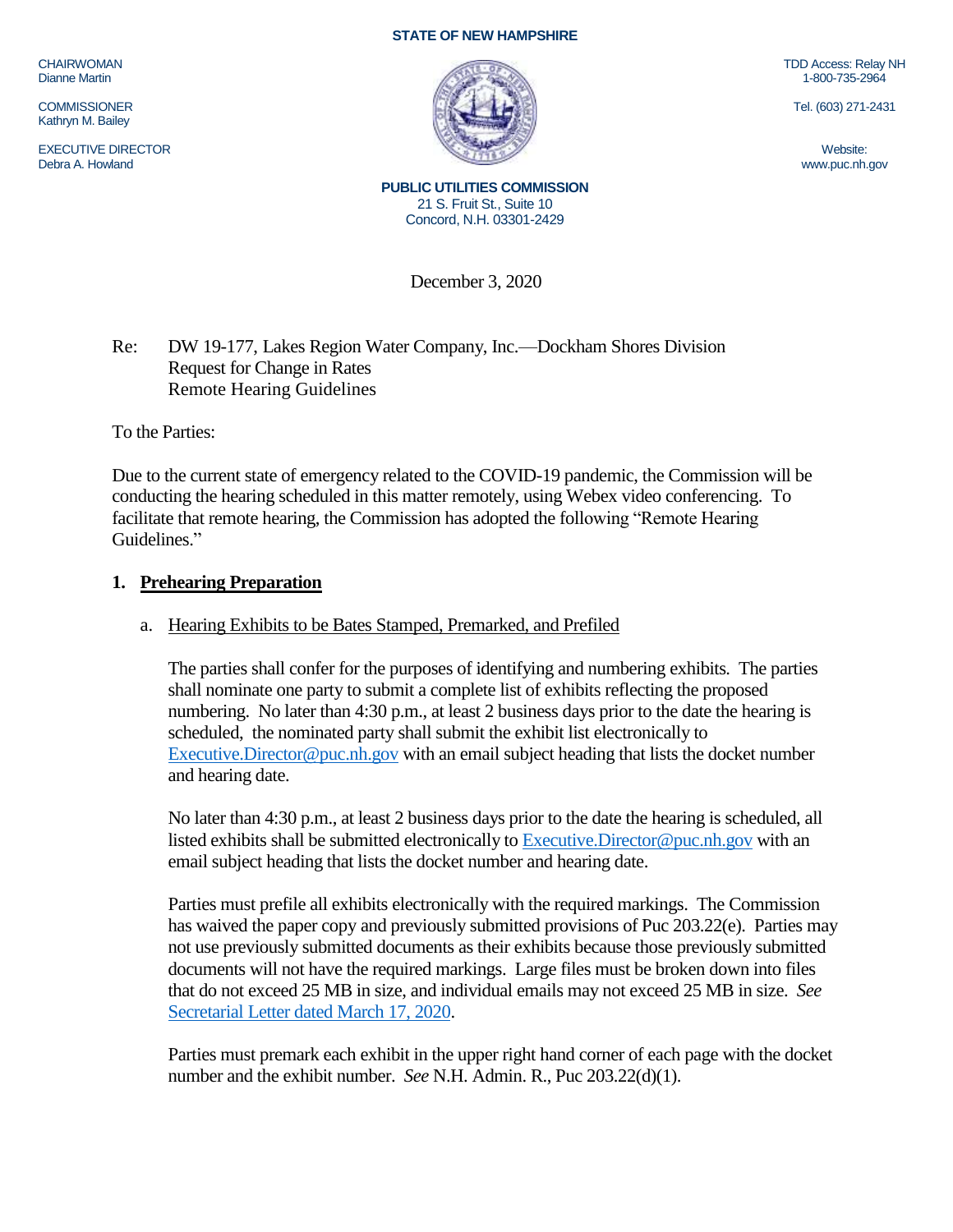Parties must sequentially paginate each exhibit, which should be Bates-stamped with Arabic numerals only. *See* N.H. Admin. R., Puc 203.22(c). The sequential pagination must carry through multi-document exhibits. Bates numbering must appear in the lower right corner of each page of the exhibit, in approximately the same location, unless such placement would cause confusion or block the view of necessary information in the exhibit.

Parties must name each electronic version of an exhibit using the following naming convention: Docket No. without prefix\_Date of Hearing\_exh no. [Example: 20-040\_2020-04- 27\_exh\_3]. Parties may not include more than one exhibit per electronic file. If a large file exceeds 25 MB in size and has been broken into several smaller parts, this should be reflected in the exhibit number, such as "exh  $1$  (Part 1 of 5)." Confidential files should be named using the following naming convention: con\_ Docket No. without prefix\_Date of Hearing\_exh no.

Failure of the parties to follow the above requirements may result in postponement of the hearing.

b. Witness Lists

No later than 4:30 p.m., at least 2 business days prior to the date the hearing is scheduled, each party shall submit its witness list electronically to [Executive.Director@puc.nh.gov](mailto:Executive.Director@puc.nh.gov) with an email subject heading that lists the docket number, hearing date, and name of party filing. If they agree, the parties may submit a joint witness list. The Commission may limit the number of witnesses or time for each witness's testimony pursuant to Puc 203.21.

#### c. Filing and Service

All parties must observe the Commission's rules for service.

Parties may, but are not required to, file paper copies of exhibits and exhibit lists at this time. If parties elect to file only electronically at this time, then they are directed to maintain one paper copy of all filings. The Commission will issue a subsequent order or secretarial letter indicating when that paper copy must be filed.

#### d. Confidential Information

No later than 4:30 p.m., at least 2 business days prior to the date the hearing is scheduled, parties must advise the Commission by email sent to [Executive.Director@puc.nh.gov](mailto:Executive.Director@puc.nh.gov) and the service list only if they will be discussing or introducing confidential information during the hearing. If so, parties should identify the confidential information in question.

# **2. Conduct of Remote Hearing**

a. Unless the Commission has approved special accommodations prior to the hearing, to speak during the hearing, attorneys, witnesses, and any other persons wishing to speak on behalf of a party must be video-enabled. Parties will be sent a link to the Webex video conference in advance that will enable them to join the hearing. All are encouraged to use a hard-wired, not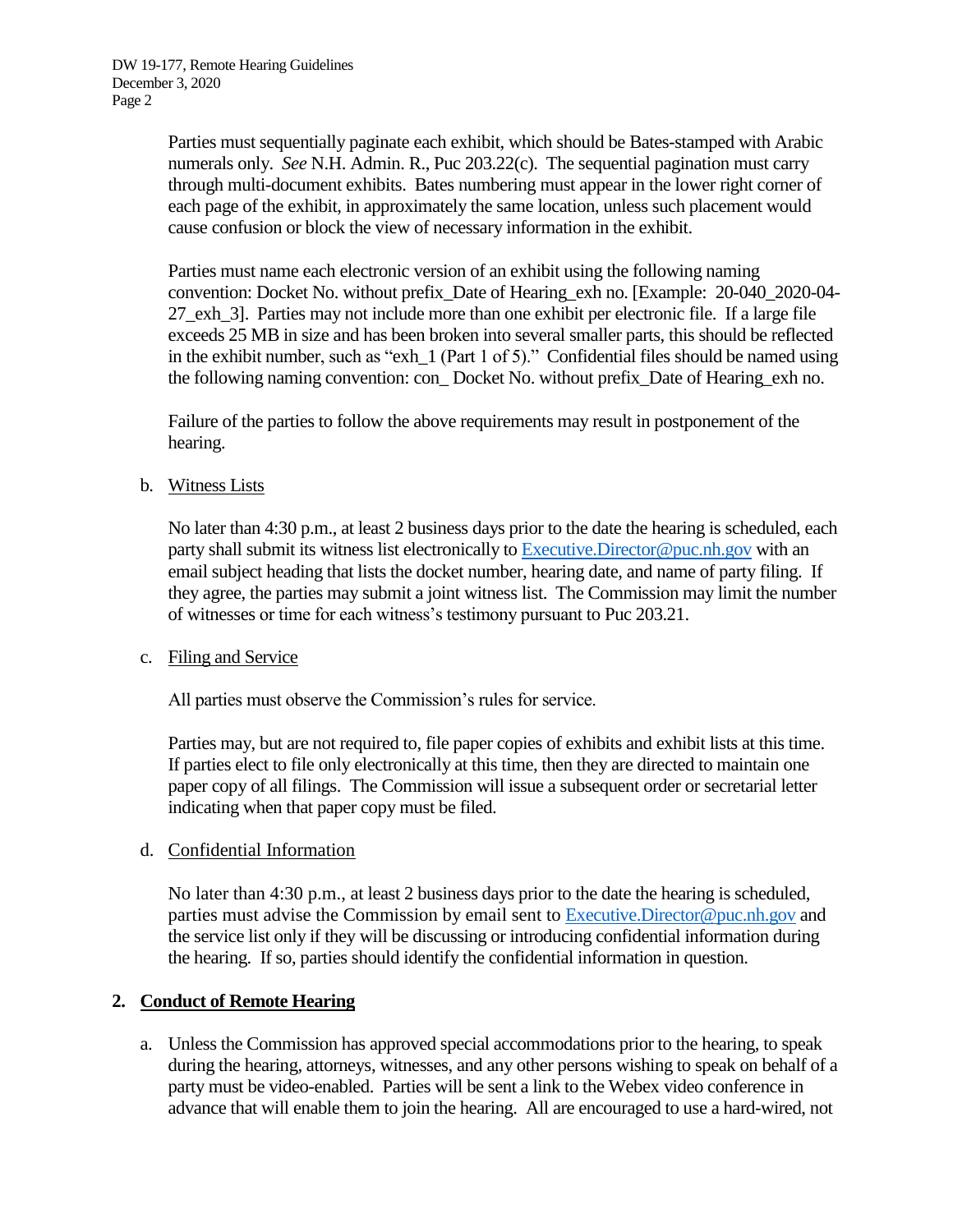$\overline{a}$ 

a wireless, Internet connection and a good quality wired microphone. Access may be facilitated if participants download and test the Webex software in advance of the hearing.

- b. No later than 4:30 p.m., at least 2 business days prior to the date the hearing is scheduled, each person wishing to speak for, or on behalf of, a party during the hearing must register with the moderator<sup>1</sup> a[t PUCWebModerator@puc.nh.gov](mailto:PUCWebModerator@puc.nh.gov) by sending an email with a subject heading that lists the docket number, hearing date, and name of party filing. A party should submit one email for all of its participants (witnesses, attorneys, etc.) listing the name, email address, and telephone number of each participant.
- c. Each participant must clearly identify each exhibit by its premarked number before referencing it or introducing it by video during the hearing. If it will be necessary for a party to display an exhibit (or exhibits) on the screen during the remote hearing, then that party must do a run-through with the moderator at least one business day prior to the scheduled hearing to ensure that the party knows how to do so and how to close the presentation when it is complete.
- d. Hearing participants must join the Webex conference at least 15 minutes before the scheduled commencement of the hearing to verify their names and affiliations, resolve any technical issues, and discuss any necessary preparations prior to the commencement of the hearing.
- e. A stenographer will make a record of each of the Commission's remote hearings. Therefore, during the hearing, all participants must choose the "mute" option when they are not speaking to ensure the best sound quality. The moderator will mute any participant causing noise interference.
- f. Although participants must mute their microphones when not speaking, participants wishing to make an objection may unmute for that purpose. For any other issue, anyone wishing to speak should raise their hand first and should only speak after being recognized to do so by the presiding officer.
- g. All non-active participants who are not attorneys or *pro se* intervenors will be placed in "attendee" mode, which will deactivate their microphone and video feed, to make it easier for other participants and the Commissioners to focus on the speakers during the hearing and to reduce network saturation. When doing so, non-active participants will still be able to view and hear the hearing.
- h. Each participant must clearly identify him- or herself before speaking and identify any other persons present at the participant's location. Speakers are advised to face their camera and speak slowly, with frequent pauses, to ensure accurate transcription.
- i. The Commission does not recommend the use of "private chat" to facilitate attorney/client consultations.

 $<sup>1</sup>$  The moderator is a staff member assigned to aid the Commission with the technological aspects of the remote hearing.</sup>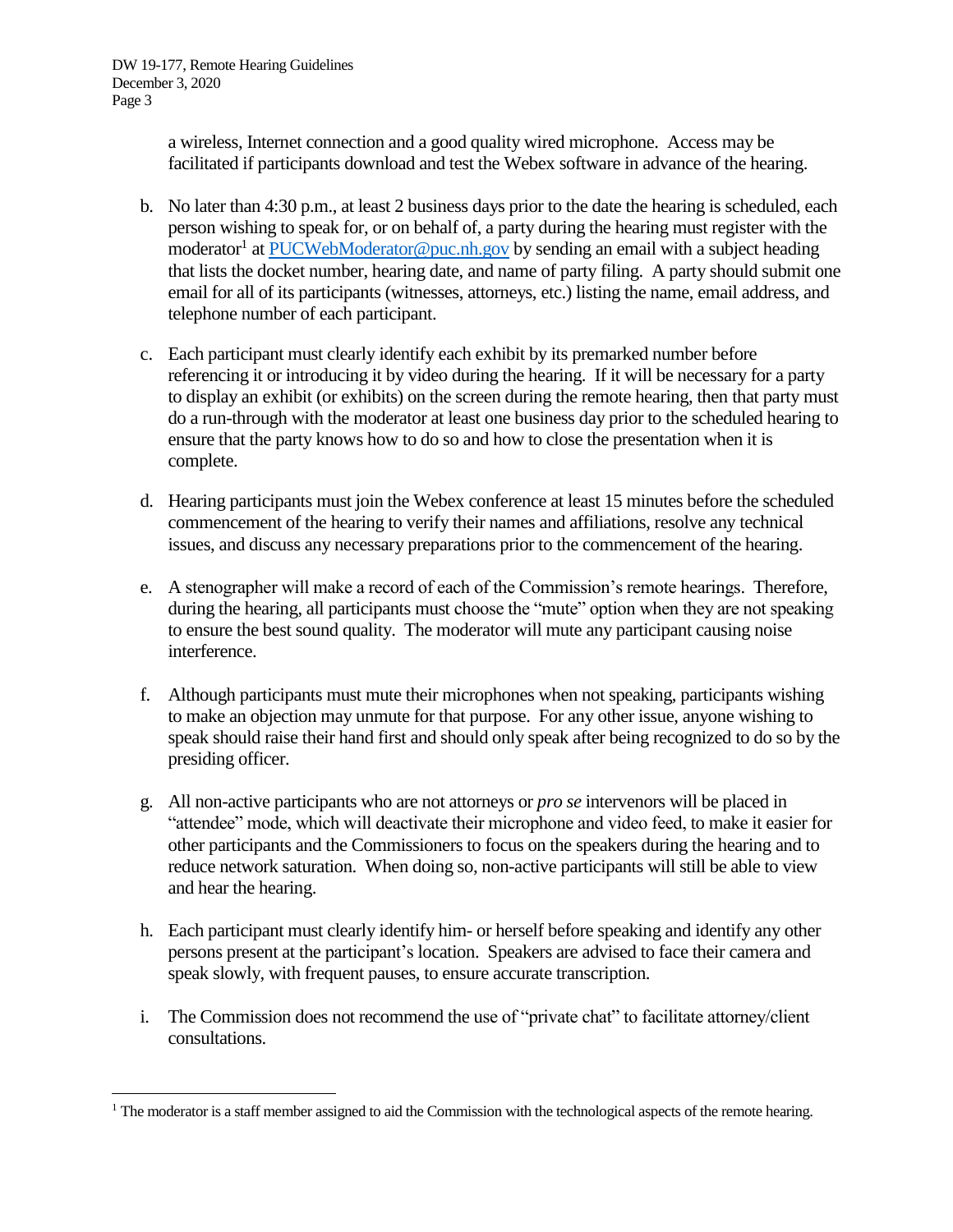DW 19-177, Remote Hearing Guidelines December 3, 2020 Page 4

- j. Any participant experiencing difficulties obtaining access to, or participating in, the hearing should call the Commission at (603) 271-2431.
- k. Although the Commission will, if necessary, address any confidential matters separately at a single time during the hearing, the Commission may also need to do so at other times during the hearing, at which time public access to the hearing will be suspended. The public and parties who do not have a right to confidential information will not be able to participate in the hearing when this occurs for so long as confidential information is being addressed during the hearing.

The Commission may issue further directives as necessary.

Sincerely,

Den A. Howland

Debra A. Howland Executive Director